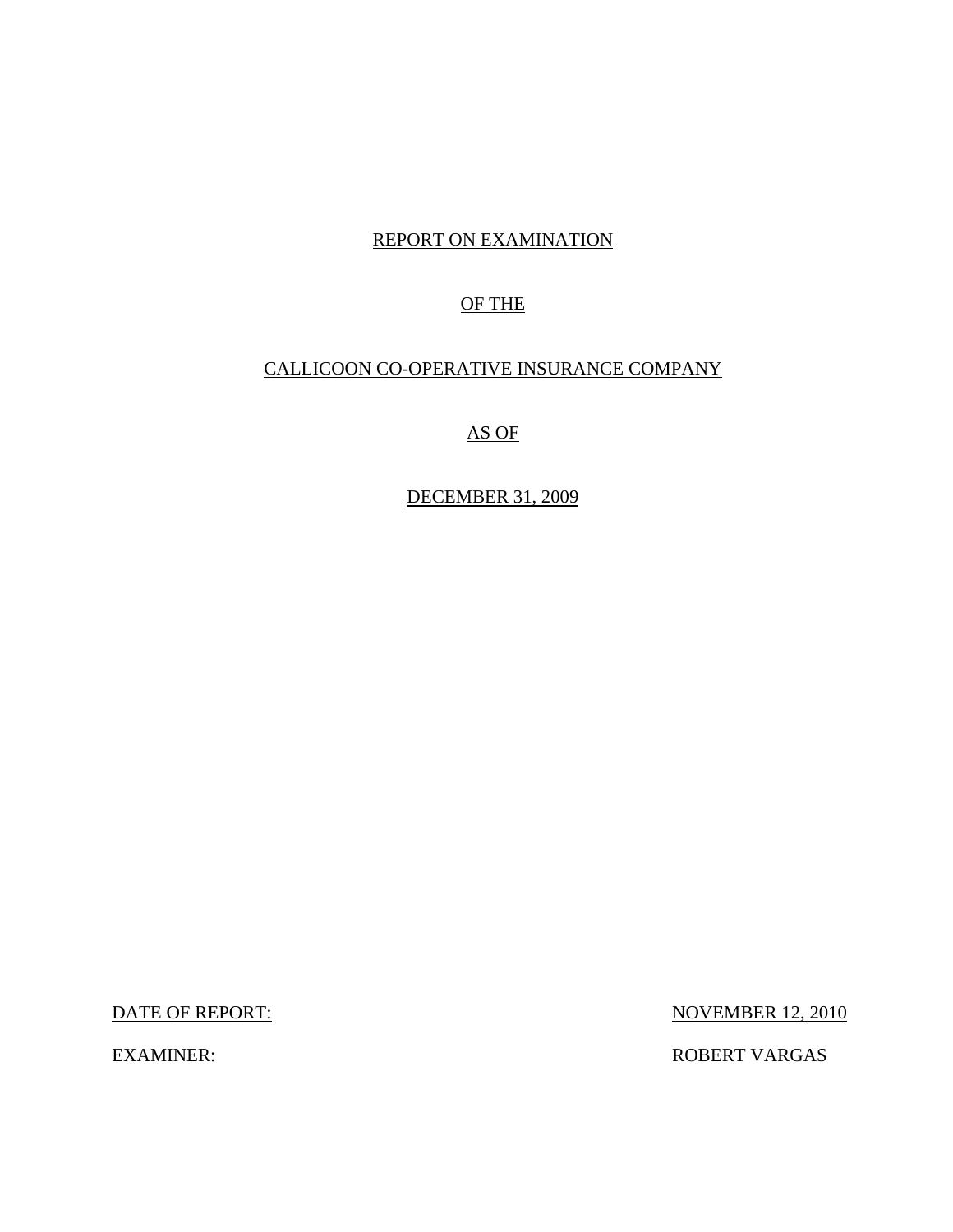## TABLE OF CONTENTS

## ITEM NO.

## PAGE NO.

| 1. | Scope of examination                                                                                                                                             | $\overline{2}$             |
|----|------------------------------------------------------------------------------------------------------------------------------------------------------------------|----------------------------|
| 2. | Description of Company                                                                                                                                           | 3                          |
|    | A. Management<br>B. Territory and plan of operation<br>C. Reinsurance<br>D. Holding company system<br>E. Significant operating ratios<br>F. Accounts and records | 3<br>4<br>5<br>7<br>7<br>7 |
| 3. | <b>Financial statements</b>                                                                                                                                      | 9                          |
|    | A. Balance sheet<br>B. Underwriting and investment exhibit                                                                                                       | 9<br>11                    |
| 4. | Losses and loss adjustment expenses                                                                                                                              | 12                         |
| 5. | Compliance with prior report on examination                                                                                                                      | 12                         |
| 6. | Summary of comments and recommendations                                                                                                                          | 14                         |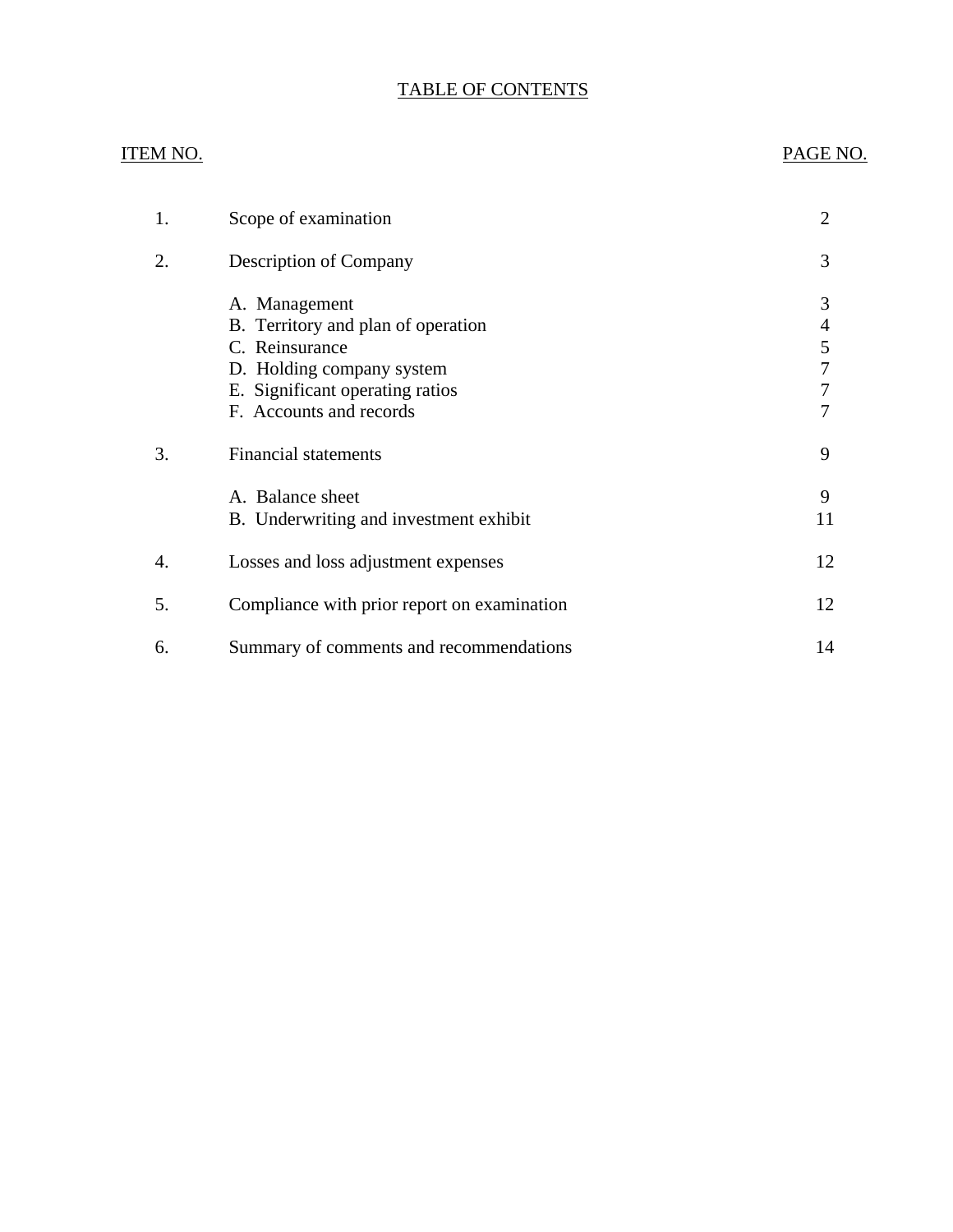

STATE OF NEW YORK INSURANCE DEPARTMENT 25 BEAVER STREET NEW YORK, NEW YORK 10004

November 12, 2010

Honorable James J. Wrynn Superintendent of Insurance Albany, New York 12257

Sir:

Pursuant to the requirements of the New York Insurance Law, and in compliance with the instructions contained in Appointment Number 30561 dated June 18, 2010, attached hereto, I have made an examination into the condition and affairs of Callicoon Co-operative Insurance Company as of December 31, 2009, and submit the following report thereon.

Wherever the designations "the Company" or "CCIC" appear herein without qualification, they should be understood to indicate Callicoon Co-operative Insurance Company.

Wherever the term "Department" appears herein without qualification, it should be understood to mean the New York Insurance Department.

The examination was conducted at the Company's home office located at 15 Chapel Street, Jeffersonville, NY 12748.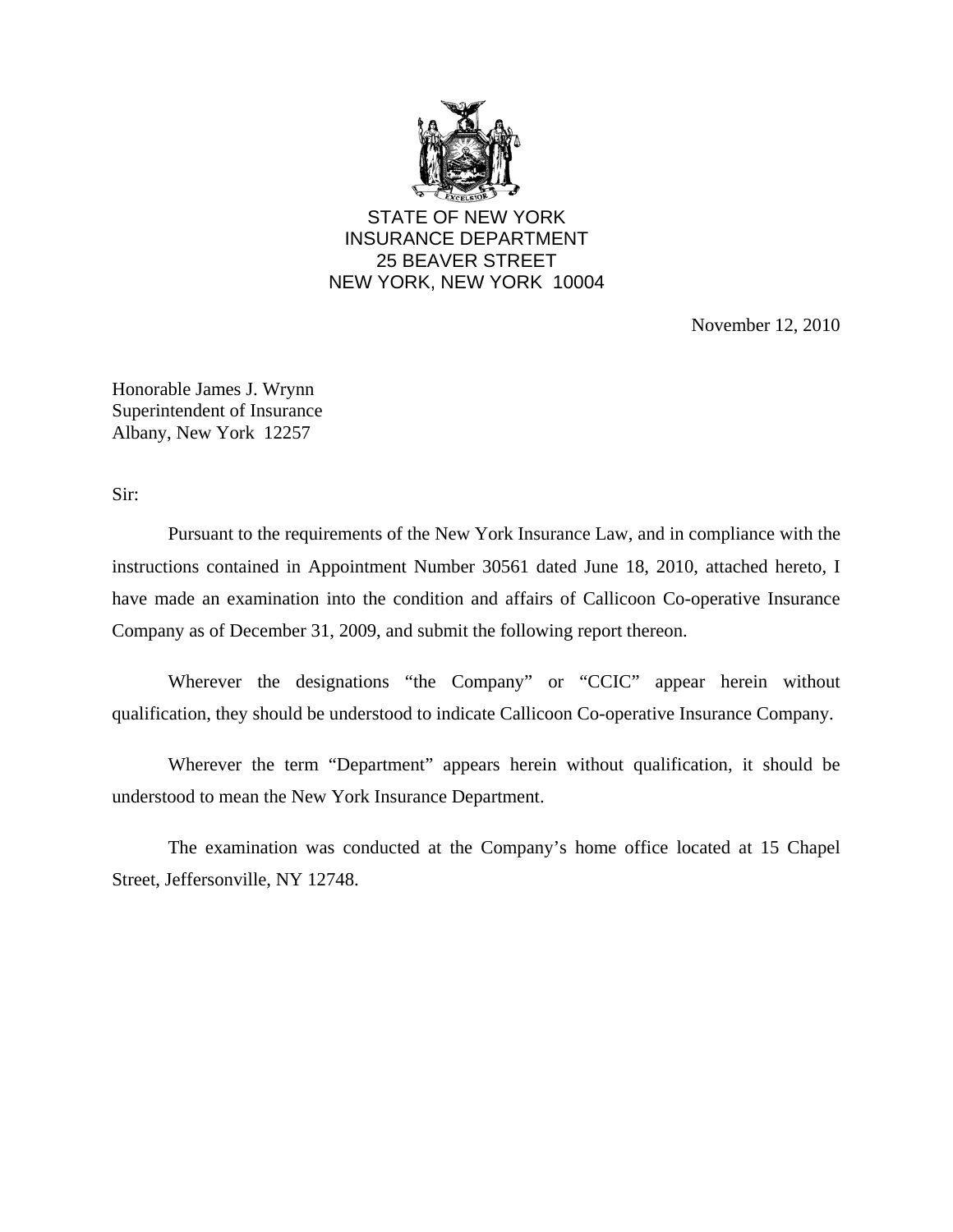#### 1. **SCOPE OF EXAMINATION**

<span id="page-3-0"></span>The Department has performed an examination of Callicoon Co-operative Insurance Company. The previous examination was conducted as of December 31, 2004. This examination covered the five-year period from January 1, 2005 through December 31, 2009. Transactions occurring subsequent to this period were reviewed where deemed appropriate by the examiner.

This examination was conducted in accordance with the National Association of Insurance Commissioners ("NAIC") Financial Condition Examiners Handbook ("Handbook"), which requires that we plan and perform the examination to evaluate the financial condition and identify prospective risks of the Company by obtaining information about the Company including corporate governance, identifying and assessing inherent risks within the Company and evaluating system controls and procedures used to mitigate those risks. This examination also includes assessing the principles used and significant estimates made by management, as well as evaluating the overall financial statement presentation, management's compliance with Statutory Accounting Principles and annual statement instructions when applicable to domestic state regulations.

All financially significant accounts and activities of the Company were considered in accordance with the risk-focused examination process. This examination also included a review and evaluation of the Company's own control environment assessment.

This examination report includes a summary of significant findings for the following items as called for in the Financial Condition Examiners Handbook of the NAIC:

> Significant subsequent events Company history Corporate records Management and control Fidelity bonds and other insurance Territory and plan of operation Growth of Company Loss experience Reinsurance Accounts and records Statutory deposits Financial statements Summary of recommendations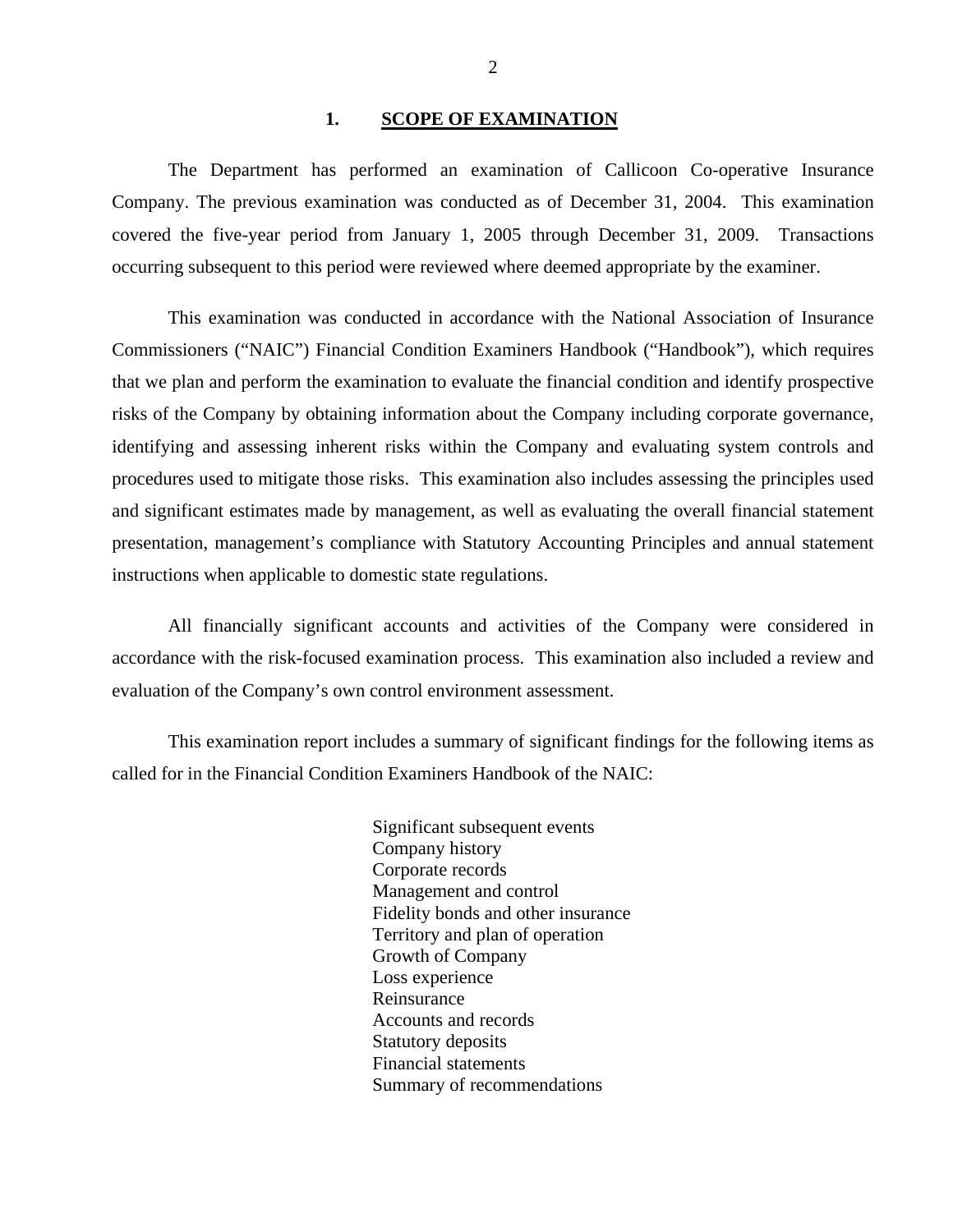A review was also made to ascertain what action was taken by the Company with regard to comments and recommendations contained in the prior report on examination.

This report on examination is confined to financial statements and comments on those matters that involve departures from laws, regulations or rules, or that are deemed to require explanation or description.

## **2. DESCRIPTION OF COMPANY**

Callicoon Co-operative Insurance Company was organized on April 13, 1878 as Callicoon Agricultural Fire Relief Association of Sullivan County, New York ("Association") for the purpose of transacting business as an assessment co-operative insurance association in Sullivan County. Subsequently, the territorial limits were extended to cover all the counties in the State, excluding the counties of New York, Kings, Queens, Bronx and Richmond. In 1964, this Department approved a change of name of the Association to the Callicoon Co-operative Insurance Company.

#### A. Management

Pursuant to the Company's charter and by-laws, management of the Company is vested in a board of directors consisting of not less than eleven nor more than eighteen members. The board meets four times during each calendar year. At December 31, 2009, the board of directors was comprised of the following thirteen members:

| Name and Residence                        | <b>Principal Business Affiliation</b>    |
|-------------------------------------------|------------------------------------------|
| Roger E. Bisland<br>Glen Spey, NY         | Insurance Agent                          |
| David W. Bodenstein<br>Jeffersonville, NY | Insurance Agent                          |
| Philip E. Conaty                          | Secretary Treasurer,                     |
| Monticello, NY                            | Callicoon Co-operative Insurance Company |
| John K. Gempler                           | Vice President,                          |
| Kenoza Lake, NY                           | Callicoon Co-operative Insurance Company |
| Carol K. Lane                             | Retired                                  |
| Monticello, NY                            |                                          |
| William J. Lane                           | Retired                                  |
| Monticello, NY                            |                                          |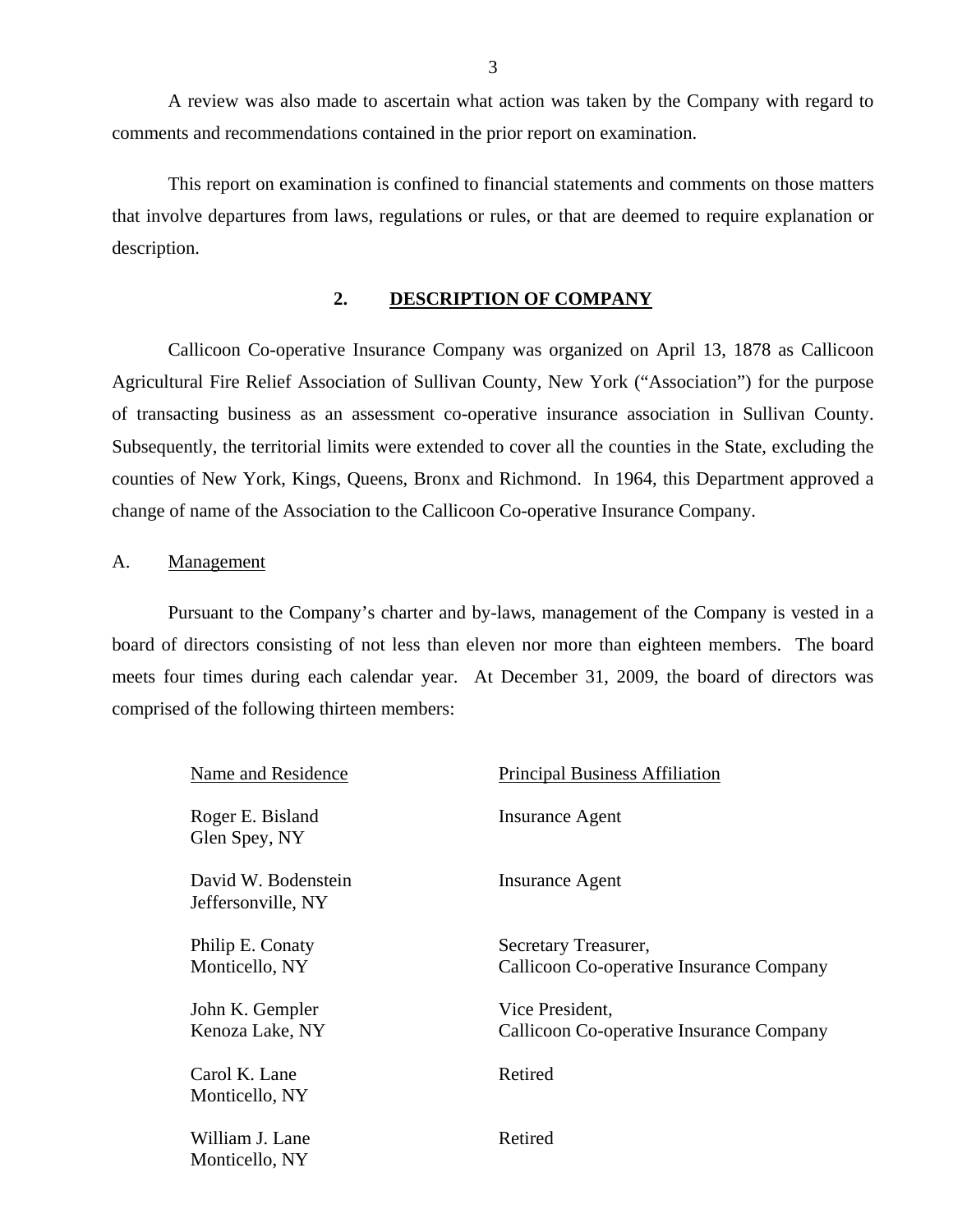<span id="page-5-0"></span>

| Name and Residence                             | <b>Principal Business Affiliation</b>                                           |
|------------------------------------------------|---------------------------------------------------------------------------------|
| <b>Clarence Loucks</b><br>Livingston Manor, NY | President,<br>Callicoon Co-operative Insurance Company                          |
| Douglas E. Loucks<br>Livingston Manor, NY      | <b>Correction Officer</b>                                                       |
| William B. Merrill<br>Hurley, NY               | Independent Claim Adjuster                                                      |
| Jeanne L. Smith<br>Livingston Manor, NY        | Employee,<br>Callicoon Co-operative Insurance Company<br><b>Insurance Agent</b> |
| Edward T. Sykes<br>Callicoon, NY               | <b>Assistant Vice President,</b><br>Callicoon Co-operative Insurance Company    |
| Lee Titus<br>Wallkill, NY                      | Insurance Agent                                                                 |
| Harry L. Wilcox<br>Roscoe, NY                  | Dairy Farmer                                                                    |

A review of the minutes of the board of directors' meetings held during the examination period indicated that the meetings were generally well attended and each board member has an acceptable record of attendance.

As of December 31, 2009, the principal officers of the Company were as follows:

Name Title

Clarence Loucks President John K. Gempler Vice President

Philip E. Conaty Secretary/Treasurer Edward T.Sykes Assistant Vice President

### B. Territory and Plan of Operation

As of December 31, 2009, the Company was licensed to write business in New York only.

As of the examination date, the Company was authorized to transact the kinds of insurance as defined in the following numbered paragraphs of Section 1113(a) of the New York Insurance Law:

4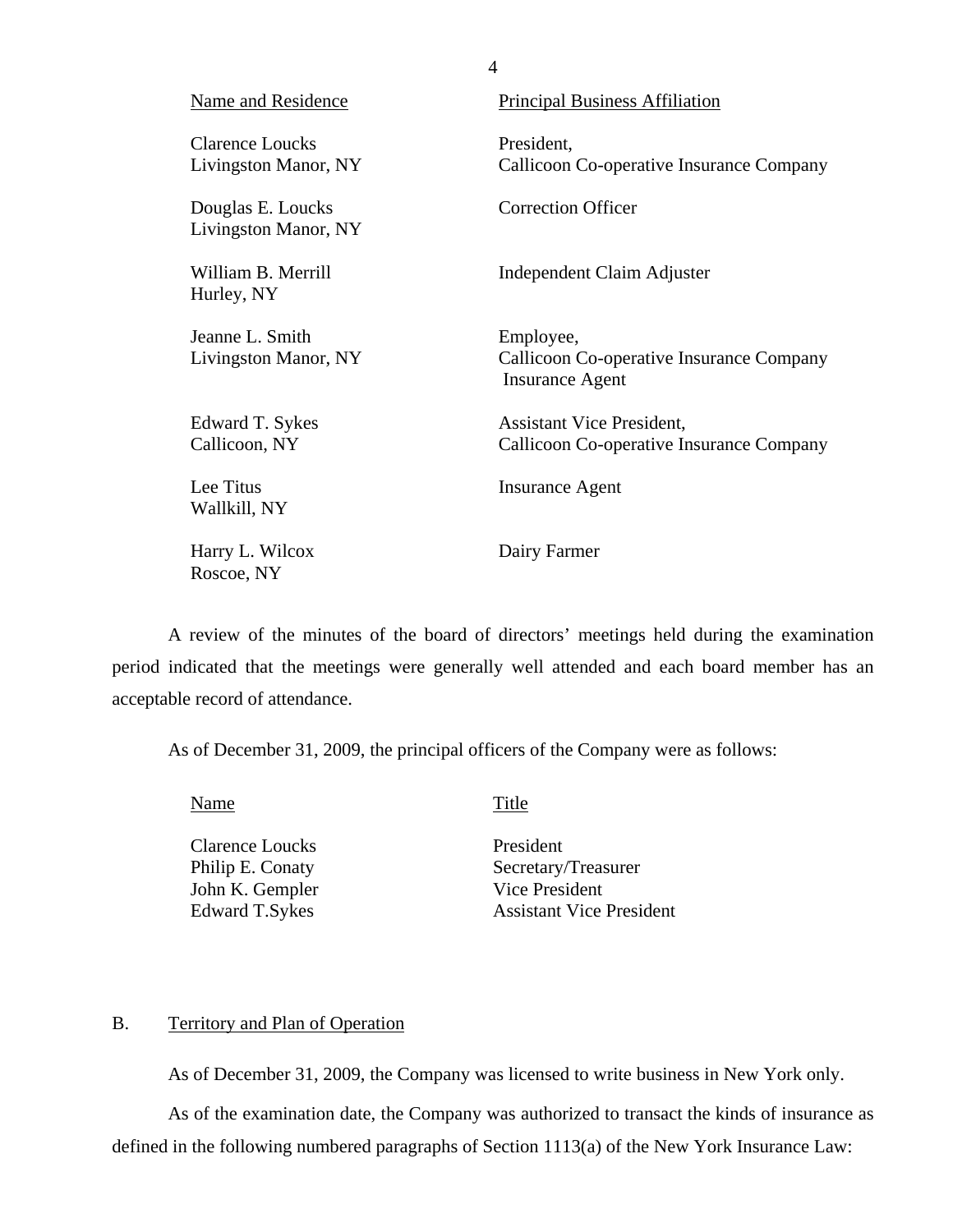<span id="page-6-0"></span>

| P <u>aragraph</u> | Line of Business                                                                    |
|-------------------|-------------------------------------------------------------------------------------|
| 4                 | Fire                                                                                |
| 5                 | Miscellaneous property                                                              |
| 6                 | Water damage                                                                        |
| 7                 | Burglary and theft                                                                  |
| 8                 | Glass                                                                               |
| 9                 | Boiler and machinery insurance                                                      |
| 12                | Collision                                                                           |
| 13                | Personal injury liability                                                           |
| 14                | Property damage liability                                                           |
| 15                | Workers' compensation and employers' liability<br>(excluding workers' compensation) |
| 19                | Motor vehicle and aircraft physical damage<br>(excluding aircraft physical damage)  |
| 20                | Marine and inland marine (inland marine only)                                       |
|                   |                                                                                     |

The Company is also licensed as of December 31, 2009, to accept and cede reinsurance as provided in Section 6606 of the New York Insurance Law.

Based on the lines of business for which the Company is licensed and pursuant to the requirements of Article 66 of the New York Insurance Law, the Company is required to maintain a minimum surplus to policyholders in the amount of \$100,000. The Company writes predominantly commercial multiple peril, homeowners multiple peril, and fire insurance, which accounted for 42%, 35% and 13%, respectively, of its 2009 net premiums written. The Company writes direct business through independent agents.

The following schedule shows the direct premiums written by the Company for the period under examination:

| Calendar Year | Direct Premiums Written |
|---------------|-------------------------|
| 2005          | \$5,565,971             |
| 2006          | \$5,780,986             |
| 2007          | \$5,974,019             |
| 2008          | \$6,101,556             |
| 2009          | \$5,989,345             |
|               |                         |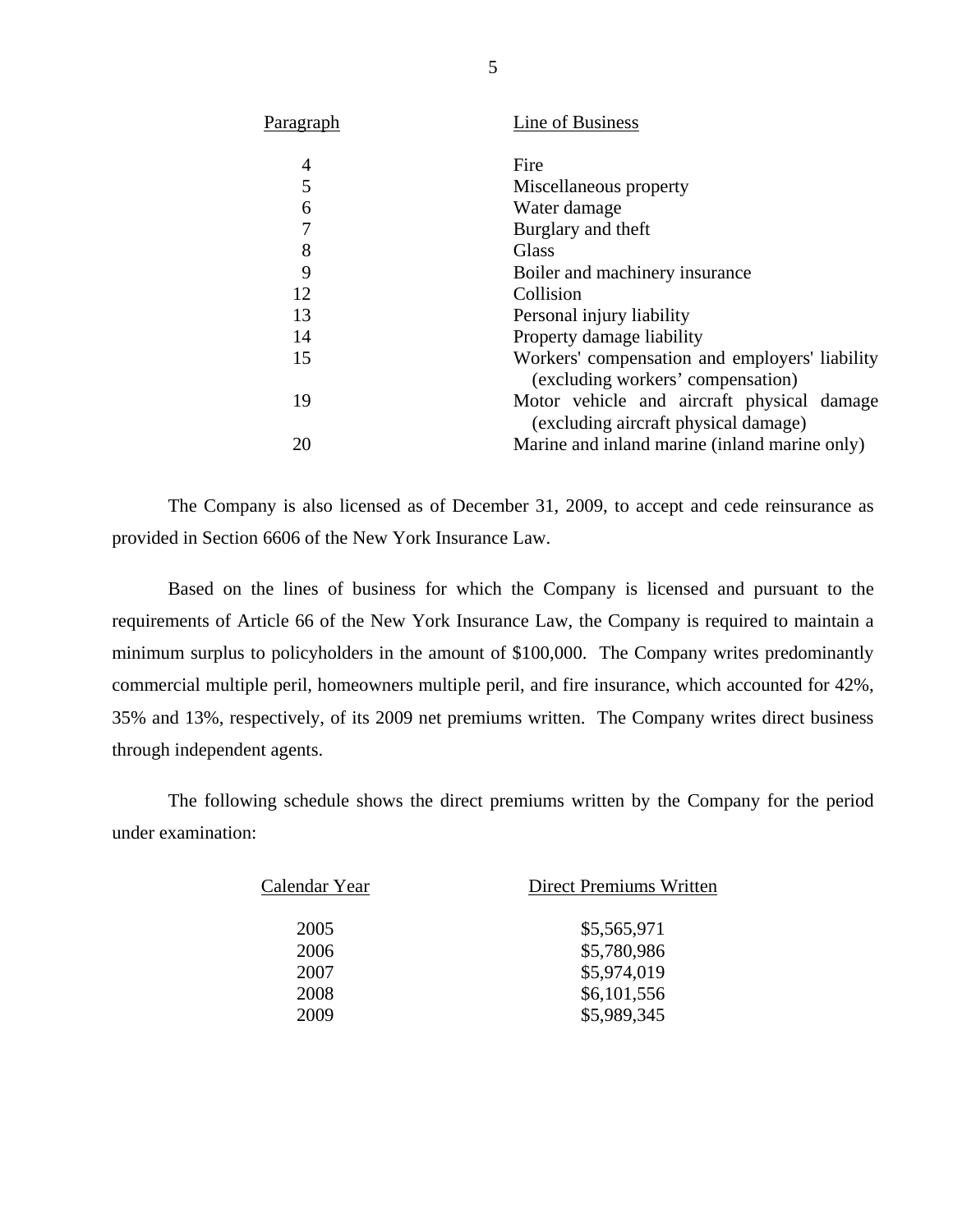## C. Reinsurance

During the period covered by this examination, the Company did not assume any reinsurance business.

As of December 31, 2009, the Company had the following reinsurance program in place:

| <b>Type of treaty</b>                   | Cession                                                                                |
|-----------------------------------------|----------------------------------------------------------------------------------------|
| Multiple Line Excess of loss            |                                                                                        |
| Property<br>3 layers                    | $$1,200,000$ in excess of $$100,000$ ultimate net<br>loss each risk.                   |
| Casualty<br>3 layers                    | $$950,000$ in excess of \$50,000 ultimate net<br>loss each risk, each loss occurrence. |
| <b>Casualty Clash</b>                   | \$1,000,000 in excess of \$1,000,000 ultimate<br>net loss each loss occurrence.        |
| <b>Property Catastrophe</b><br>3 layers | 95% of \$3,700,000 in excess of \$300,000.                                             |

All of the Company's cessions during the examination period were to authorized or accredited reinsurers.

All significant ceded reinsurance agreements in effect as of the examination date were reviewed and found to contain the required clauses, including an insolvency clause meeting the requirements of Section 1308 of the New York Insurance Law.

Examination review of the Schedule F data was found to accurately reflect its reinsurance transactions. Additionally, management has represented that all material ceded reinsurance agreements transfer both underwriting and timing risk as set forth in SSAP No. 62. Representations were supported by appropriate risk transfer analyses and an attestation from the Company's chief executive officer pursuant to the NAIC Annual Statement Instructions. Additionally, examination review indicated that the Company was not a party to any finite reinsurance agreements. All ceded reinsurance agreements were accounted for utilizing reinsurance accounting as set forth in paragraphs 26 and 27 of NAIC Accounting Practices and Procedures Manual, Statements of Statutory Accounting Principles ("SSAP") No. 62.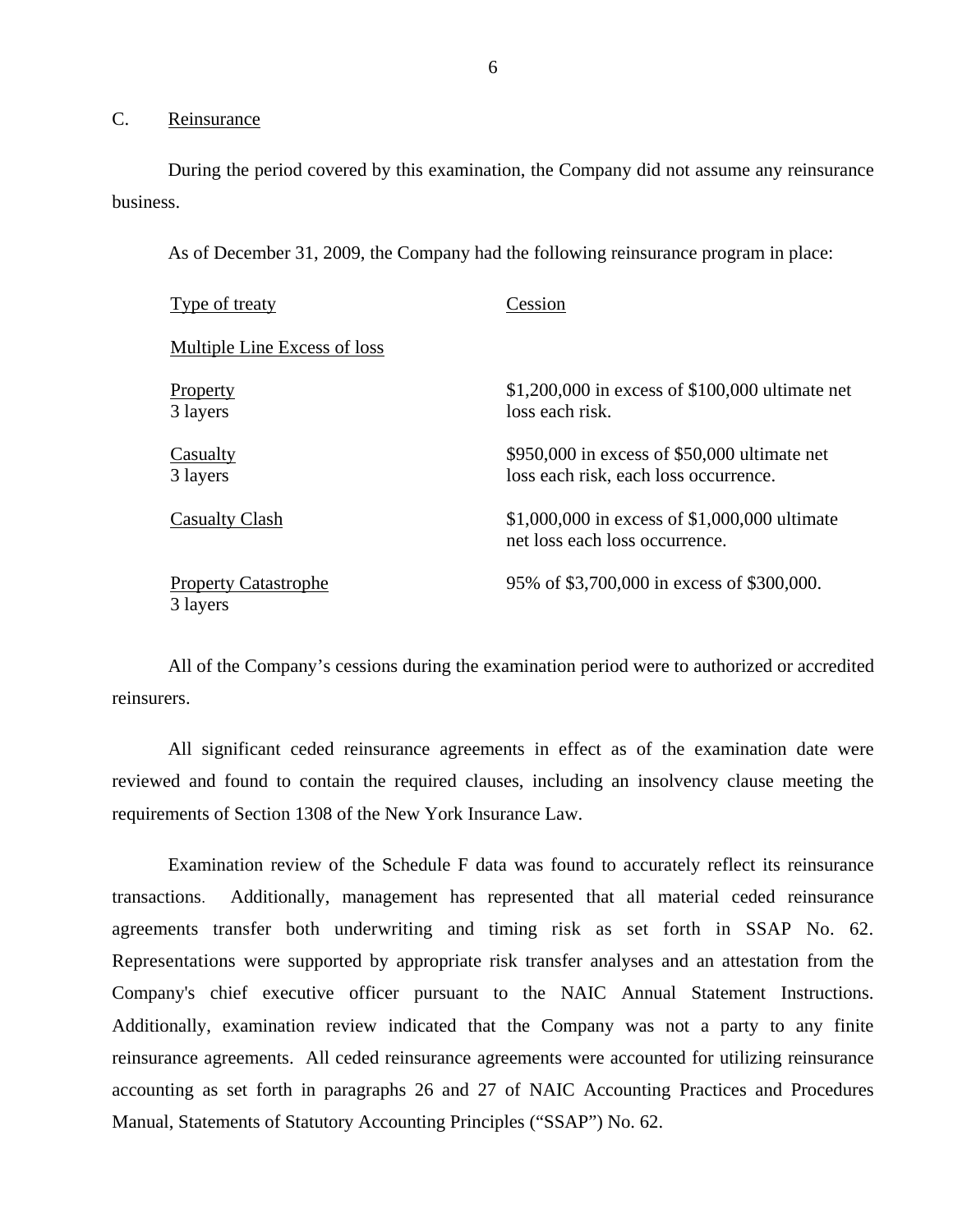#### D. Holding Company System

As of December 31, 2009, the Company was not a member of any holding company system.

## E. Significant Operating Ratios

The following ratios have been computed as of December 31, 2009, based upon the results of this examination:

| Net premiums written to surplus as regards policyholders                               | .27:1 |
|----------------------------------------------------------------------------------------|-------|
| Liabilities to liquid assets (cash and invested assets less investments in affiliates) | 20%   |
| Premiums in course of collection to surplus as regards policyholders                   | $1\%$ |

All of the above ratios fall within the benchmark ranges set forth in the Insurance Regulatory Information System of the National Association of Insurance Commissioners.

The underwriting ratios presented below are on an earned/incurred basis and encompass the five-year period covered by this examination:

|                                              | Amounts      | Ratios  |
|----------------------------------------------|--------------|---------|
| Losses and loss adjustment expenses incurred | \$9,328,140  | 44.04%  |
| Other underwriting expenses incurred         | 8,554,397    | 40.38   |
| Net underwriting gain                        | 3,299,676    | 15.58   |
| Premiums earned                              | \$21,182,213 | 100.00% |

## F. Accounts and Records

#### Compliance with Department Regulation 118

The engagement letter of the Company's certified public accountant ("CPA") for the year ending December 31, 2009, indicates the engagement partner has served in this capacity since 1993. Part 89.5(c)(1) of Department Regulation No. 118 states:

"A company shall not utilize the same lead or coordinating CPA as an audit partner who has primary responsibility for the audit for more than five consecutive years. The person shall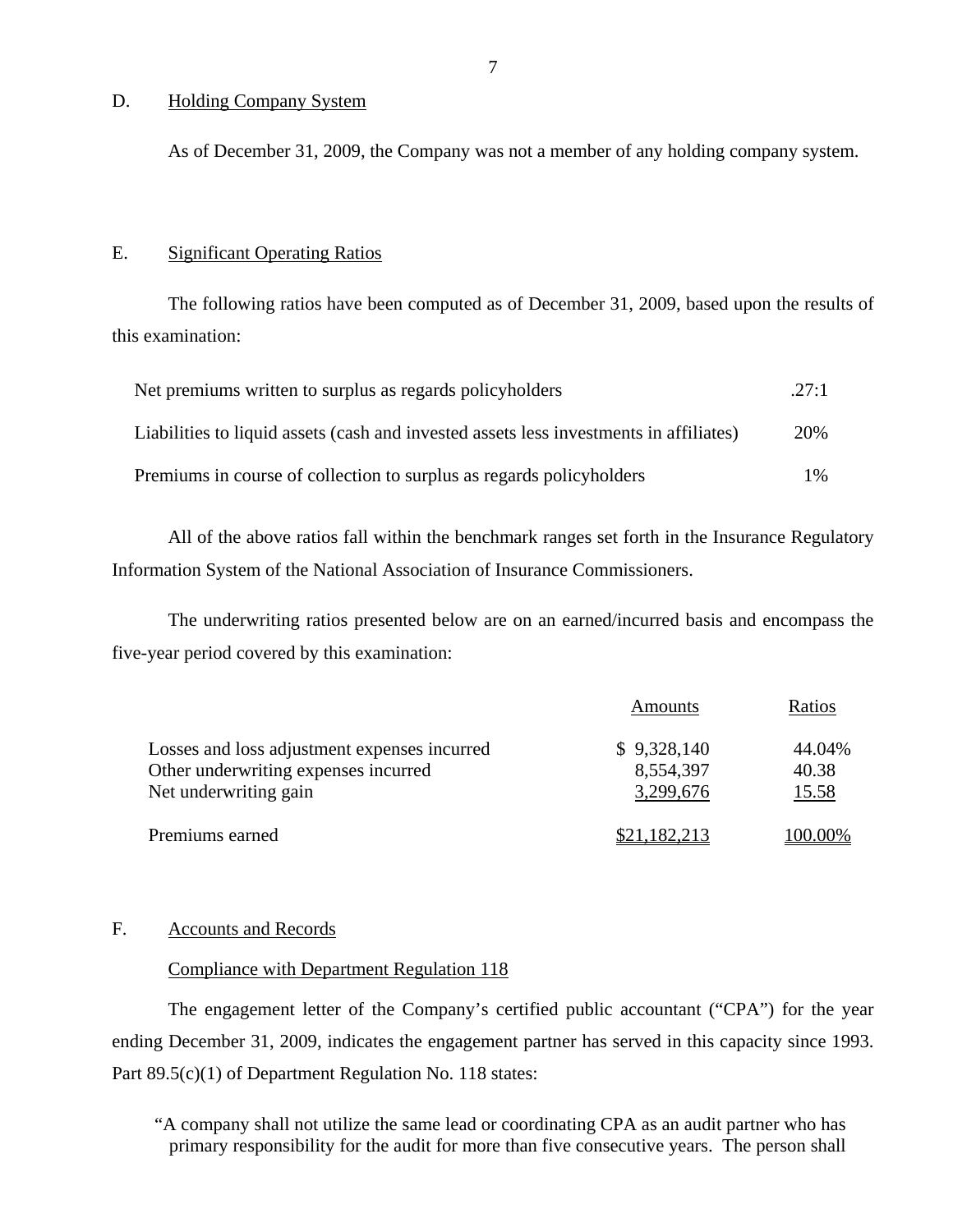be disqualified from acting in that or a similar capacity for the same company or its insurance subsidiaries or affiliates for a period of five consecutive years."

It is recommended that the Company comply with Part  $89.5(c)(1)$  of Department Regulation No. 118 and not utilize the same lead or coordinating CPA as an audit partner who has primary responsibility for the audit for more than five consecutive years.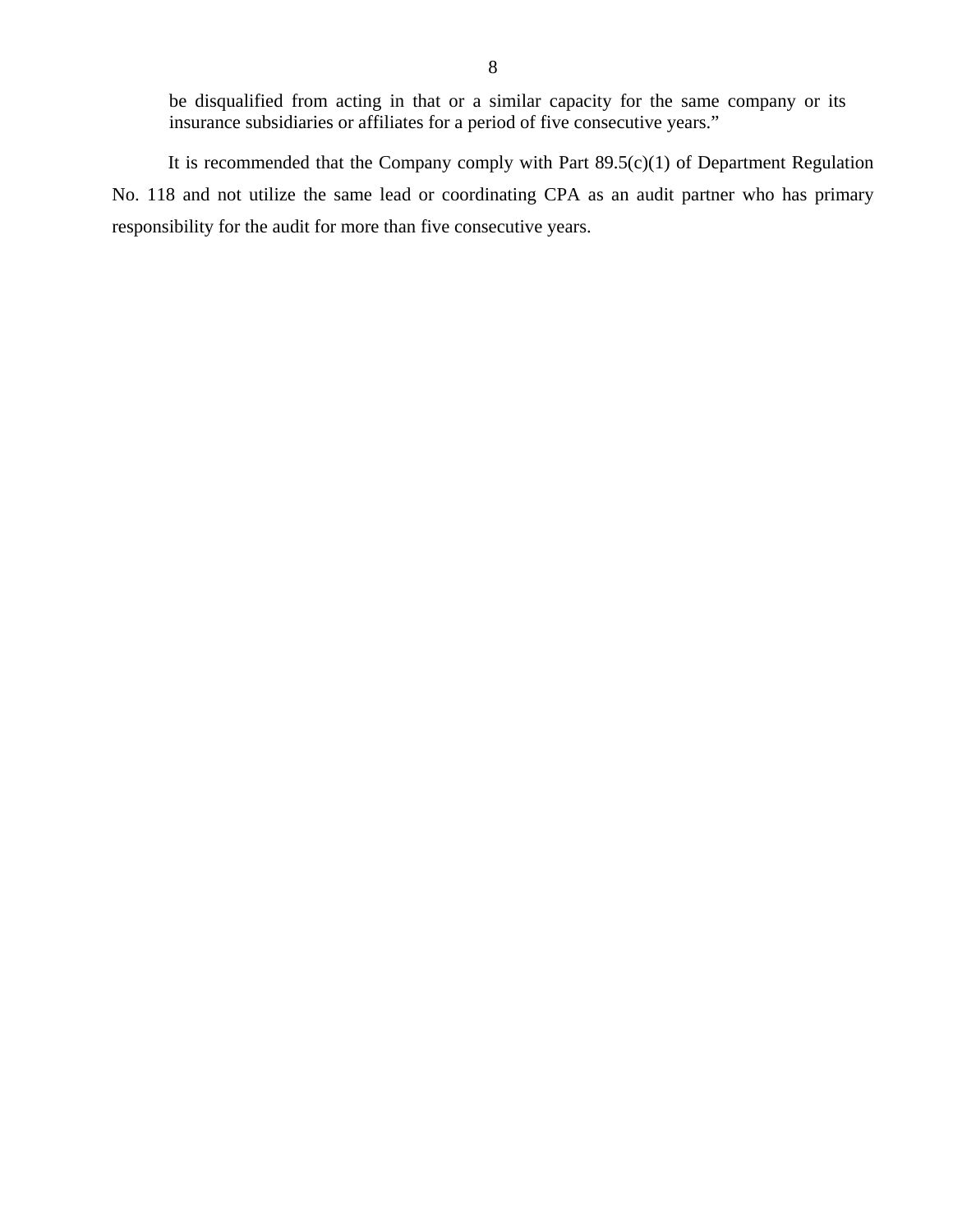## **3. FINANCIAL STATEMENTS**

## <span id="page-10-0"></span>A. Balance Sheet

The following shows the assets, liabilities and surplus as regards policyholders as of December 31, 2009 as determined by this examination and as reported by the Company:

| Assets                                               | Assets       | <b>Assets Not</b><br>Admitted |          | Net Admitted<br>Assets |
|------------------------------------------------------|--------------|-------------------------------|----------|------------------------|
| <b>Bonds</b>                                         | \$18,294,288 | $\boldsymbol{\mathsf{S}}$     | $\theta$ | \$18,294,288           |
| Preferred stocks                                     | 84,000       |                               |          | 84,000                 |
| Common stocks                                        | 580,611      |                               |          | 580,611                |
| Properties occupied by the company                   | 269,177      |                               |          | 269,177                |
| Cash, cash equivalents and short-term investments    | 713,470      |                               |          | 713,470                |
| Investment income due and accrued                    | 286,007      |                               |          | 286,007                |
| Uncollected premiums and agents' balances in the     |              |                               |          |                        |
| course of collection                                 | 243,617      |                               |          | 243,617                |
| Deferred premiums, agents' balances and installments |              |                               |          |                        |
| booked but deferred and not yet due                  | 1,029,584    |                               |          | 1,029,584              |
| Amounts recoverable from reinsurers                  | 96,414       |                               |          | 96,414                 |
| Total assets                                         | \$21,597,167 |                               |          | \$21,597,167           |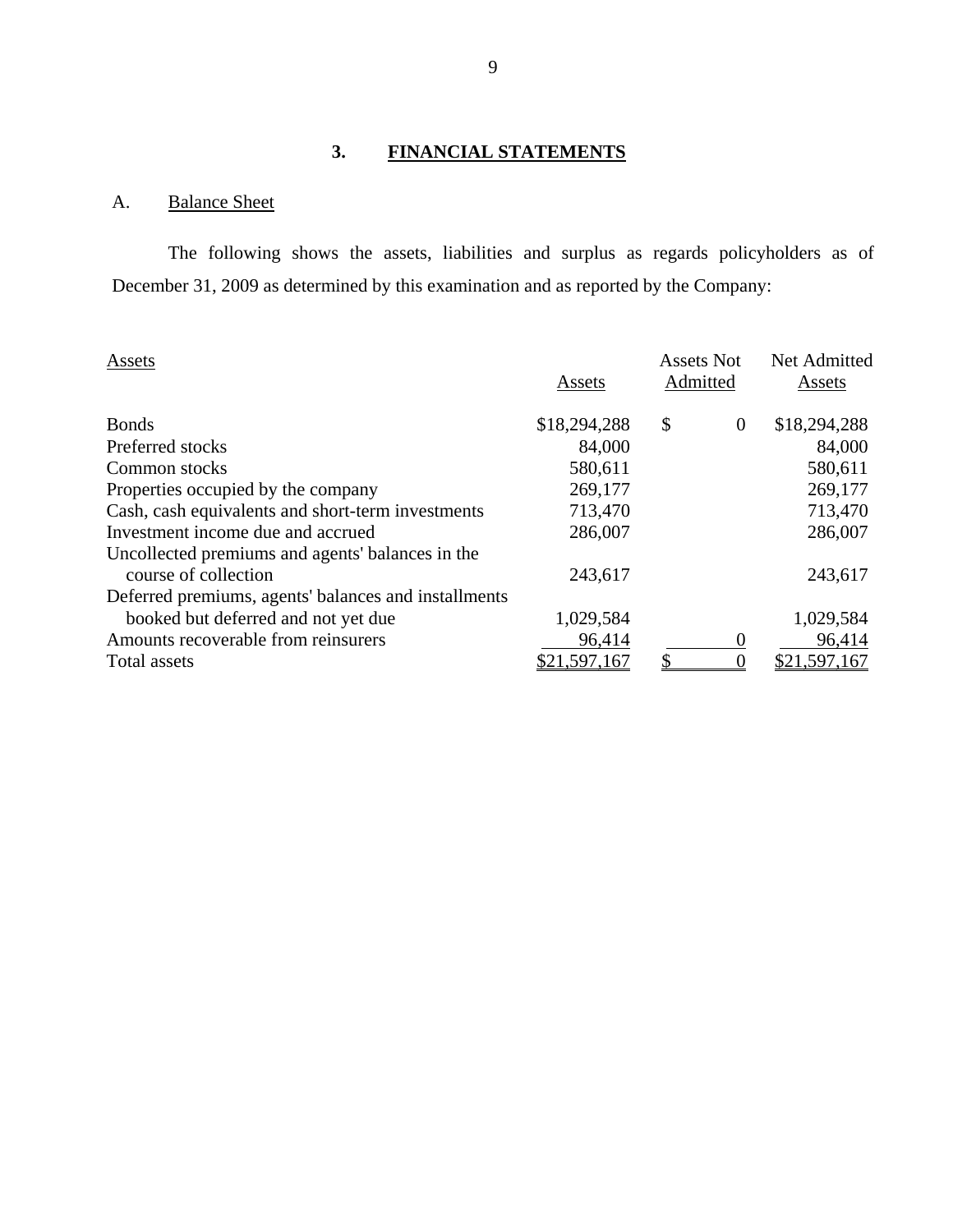| Liabilities, Surplus and Other Funds                  |              |              |
|-------------------------------------------------------|--------------|--------------|
| Liabilities                                           |              |              |
| Losses and loss adjustment expenses                   |              | \$1,546,816  |
| Commissions payable, contingent commissions and other |              |              |
| similar charges                                       |              | 190,980      |
| Unearned premiums                                     |              | 3,193,429    |
| <b>Total liabilities</b>                              |              | \$4,931,225  |
| <b>Surplus and Other Funds</b>                        |              |              |
| Unassigned funds (surplus)                            | \$16,565,942 |              |
| Minimum surplus requirement                           | 100,000      |              |
| Surplus as regards policyholders                      |              | 16,665,942   |
| Total liabilities, surplus and other funds            |              | \$21,597,167 |

NOTE: The Internal Revenue Service has begun the audit covering tax year 2008 and is currently under examination. The examiner is unaware of any potential exposure of the Company to any tax assessment and no liability has been established herein relative to such contingency.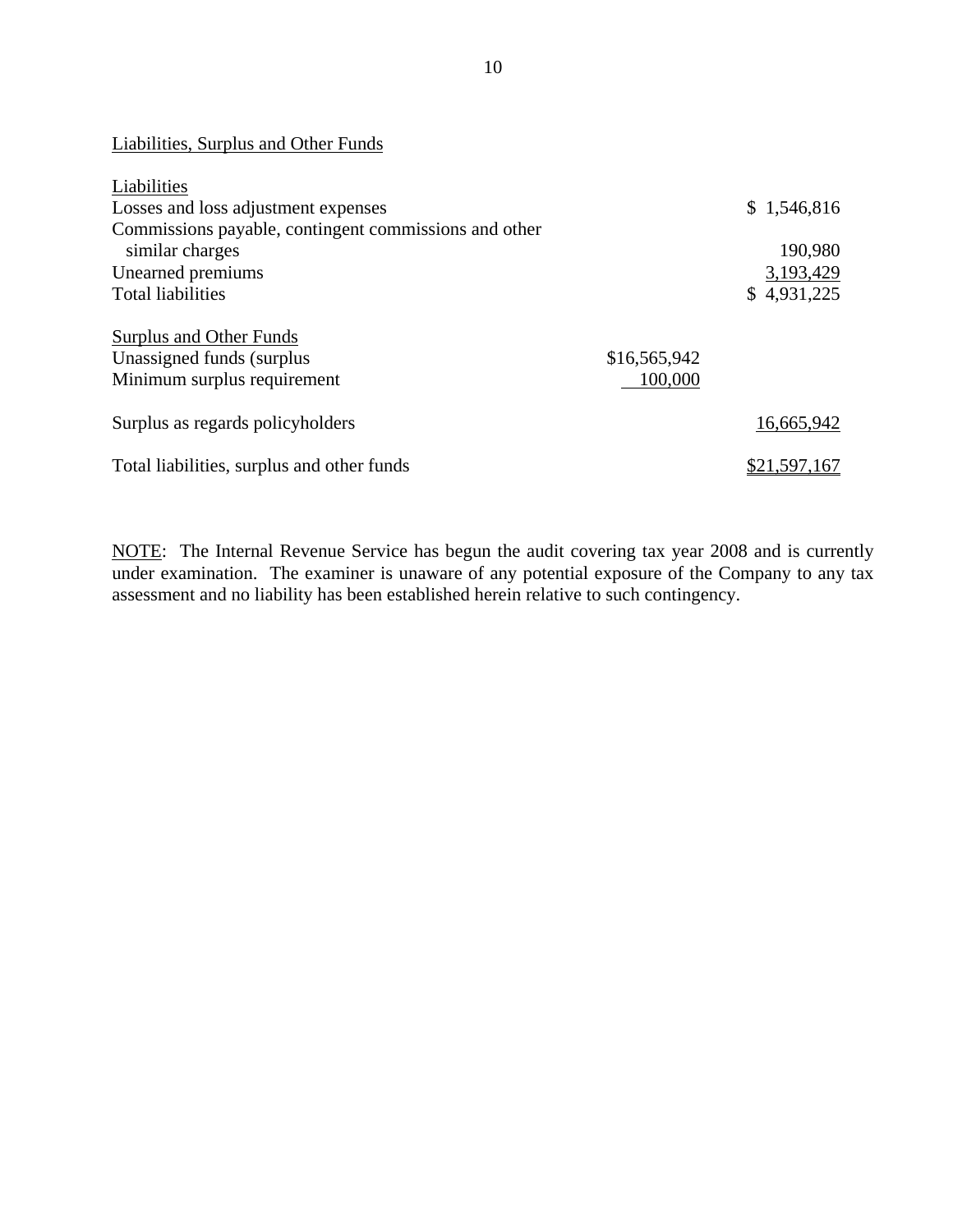## B. Underwriting and Investment Exhibit

Surplus as regards policyholders increased \$4,158,256 during the five-year examination period January 1, 2005 through December 31, 2009, detailed as follows:

| Underwriting income                                  |             |              |
|------------------------------------------------------|-------------|--------------|
| Premiums earned                                      |             | \$21,182,213 |
| Deductions:                                          |             |              |
| Losses and loss adjustment expenses incurred         | \$9,328,140 |              |
| Other underwriting expenses incurred                 | 8,554,397   |              |
| Total underwriting deductions                        |             | 17,882,537   |
| Net underwriting gain or (loss)                      |             | \$3,299,676  |
| <b>Investment Income</b>                             |             |              |
| Net investment income earned                         | \$3,184,022 |              |
| Net realized capital gains (losses)                  | (175, 126)  |              |
|                                                      |             |              |
| Net investment gain or (loss)                        |             | 3,008,896    |
| Other Income                                         |             |              |
| Finance and service charges not included in premiums | \$217,276   |              |
| Aggregate write-ins for miscellaneous income         | (8)         |              |
| Total other income                                   |             | 217,268      |
| Net income before federal and foreign income taxes   |             | \$6,525,840  |
|                                                      |             |              |
| Federal and foreign income taxes incurred            |             | 1,947,390    |
|                                                      |             |              |
| Net income                                           |             | \$4,578,450  |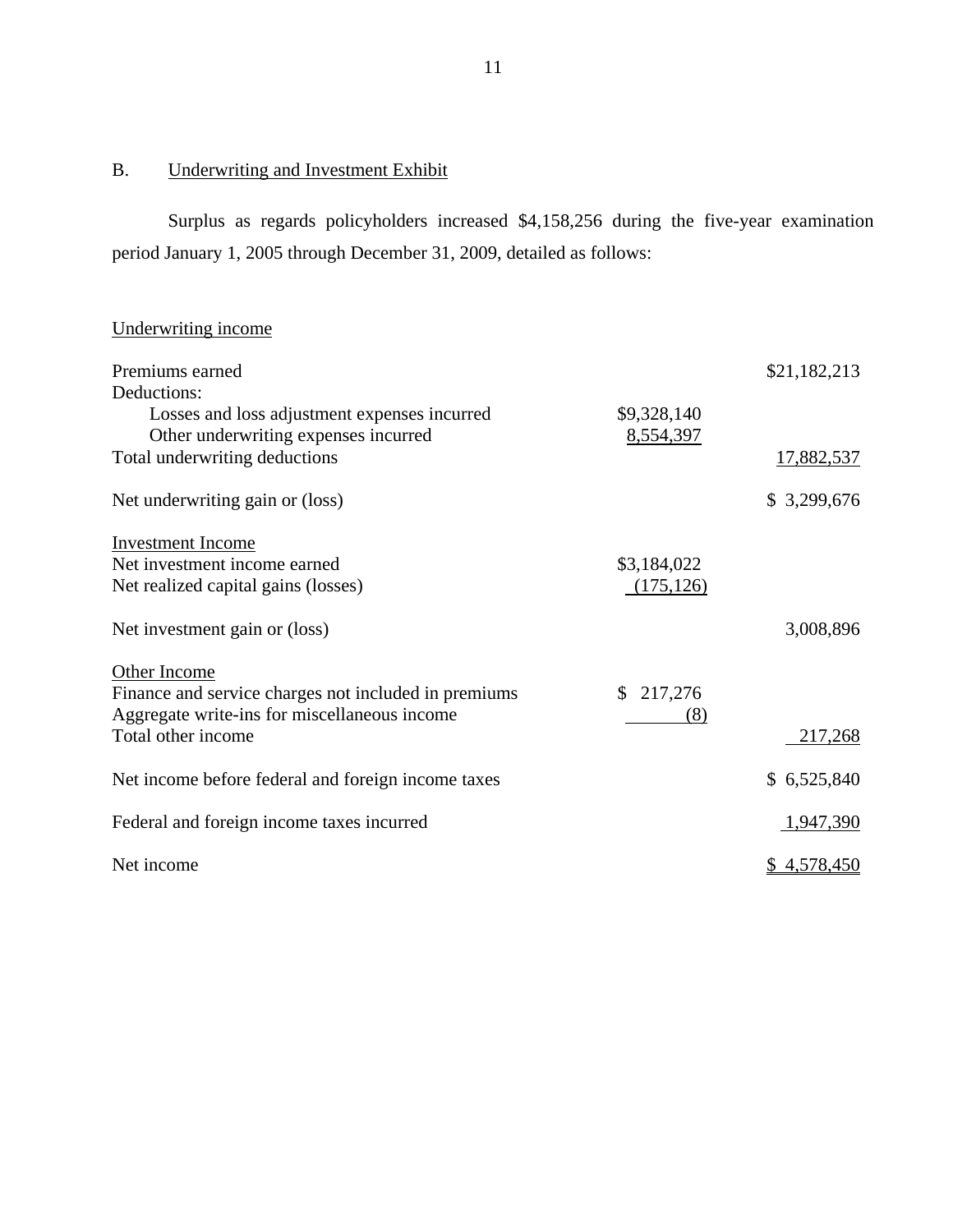| Surplus as regards policyholders, per report on<br>examination as of December 31, 2004   |                            |                        | \$12,507,686 |
|------------------------------------------------------------------------------------------|----------------------------|------------------------|--------------|
|                                                                                          | Gains in<br>Surplus        | Losses in<br>Surplus   |              |
| Net income<br>Net unrealized capital gain or (loss)<br>Total gains and losses in surplus | \$4,578,450<br>\$4,578,450 | \$420,194<br>\$420,194 |              |
| Net increase (decrease) in surplus                                                       |                            |                        | 4,158,256    |
| Surplus as regards policyholders per report on<br>examination as of December 31,2009     |                            |                        | \$16.665.9   |

## **4. LOSSES AND LOSS ADJUSTMENT EXPENSES**

The examination liability for the captioned items of \$1,546,816 is the same as reported by the Company as of December 31, 2009. The examination analysis was conducted in accordance with generally accepted actuarial principles and practices and was based on statistical information contained in the Company's internal records and in its filed annual statements.

## **5. COMPLIANCE WITH PRIOR REPORT ON EXAMINATION**

The prior report on examination contained ten recommendations as follows (page numbers refer to the prior report):

ITEM PAGE NO.

4

#### Management

A. <u>Management</u><br>i. It is recommended that the Company adhere to all the provisions of Section 712(a) of the New York Business Corporation Law and have its board approve all appointments to board committees.

The Company has complied with this recommendation.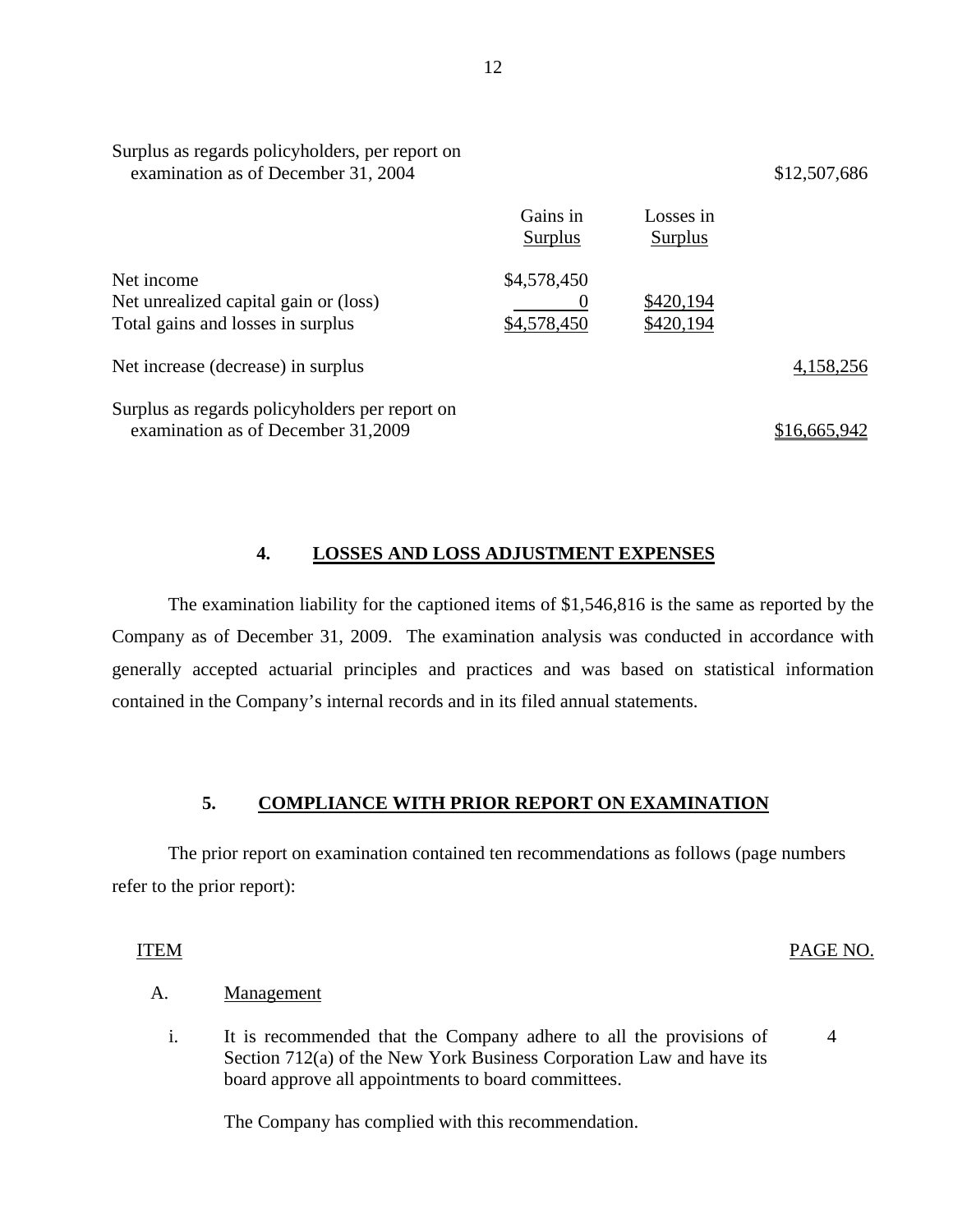The Company has complied with this recommendation.

Reinsurance

its board of directors.

B. Reinsurance<br>i. It was recommended that the Company comply with Section 6606(a)(2) 7 of the New York Insurance Law and obtain the permission of the Superintendent before ceding reinsurance to any unauthorized insurer.

The Company has complied with this recommendation.

ii. It is recommended that the company comply with Section  $1308(e)(1)(A)$  7 of the New York Insurance Law.

The Company has complied with this recommendation.

iii. It is recommended that the Company comply with the annual statement 7-8 instructions and complete Schedule F with accurate data that reflects its reinsurance transactions.

The Company has complied with this recommendation.

## Accounts and Records

C. Accounts and Records<br>i. It is recommended that the Company comply with the annual statement 9-10 instructions and include in the annual statement Supplemental Compensation Exhibit all compensation paid to officers and employees.

The Company has complied with this recommendation.

ii. It is recommended that the Company comply with Section  $6611(a)(4)(c)$  10 of the New York Insurance Law regarding the signature requirements on checks.

The Company has complied with this recommendation.

iii. It is recommended that the Company comply with Department Circular 10 Letter 13 of 1976 and obtain a custodial agreement that will include the language put forth by the Circular Letter.

The Company has complied with this recommendation.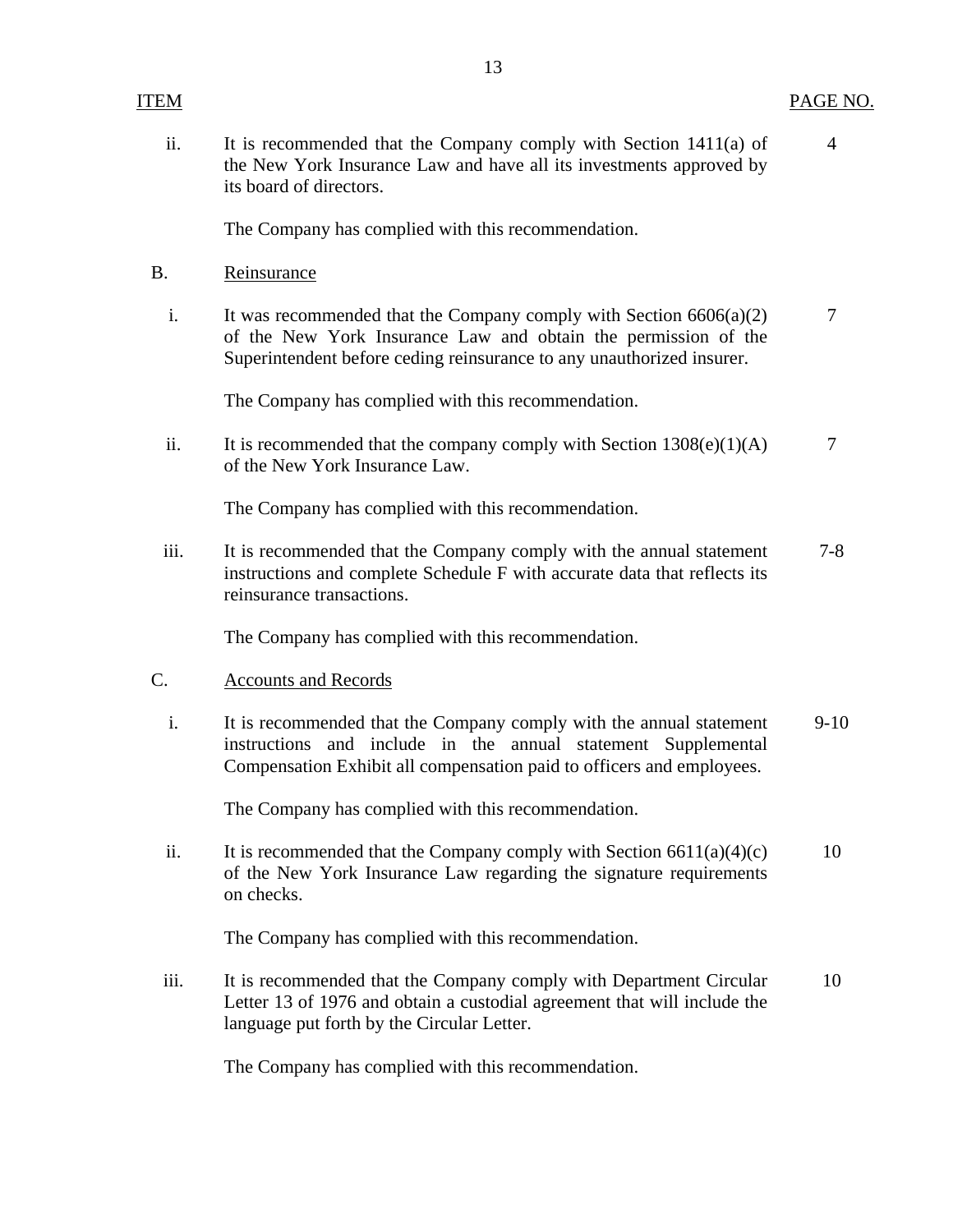iv. It is recommended that management establish and maintain written documentation supporting the time study on the allocation of salaries into the major expense groups in accordance with Department Regulation 30. Also, it is recommended that the Company allocate expenses to each expense category in accordance with. 11

The Company has complied with this recommendation.

- **Market Conduct** D.
	- i. It is recommended that the Company comply with Section  $3425(d)(1)$ and 3425(e)(2) of the New York Insurance Law and provide more specific reasons for commercial and personal lines cancellations/non renewals issued forthwith. 16

The Company has complied with this recommendation.

## **6. SUMMARY OF COMMENTS AND RECOMMENDATIONS**

### **ITEM**

### PAGE NO.

## **Accounts and Records**

A. Accounts and Records<br>It is recommended that the Company comply with Part 89.5 9(c)(1) of Department Regulation No. 118 and not utilize the same lead or coordinating CPA as an audit partner who has primary responsibility for the audit for more than five consecutive years.

8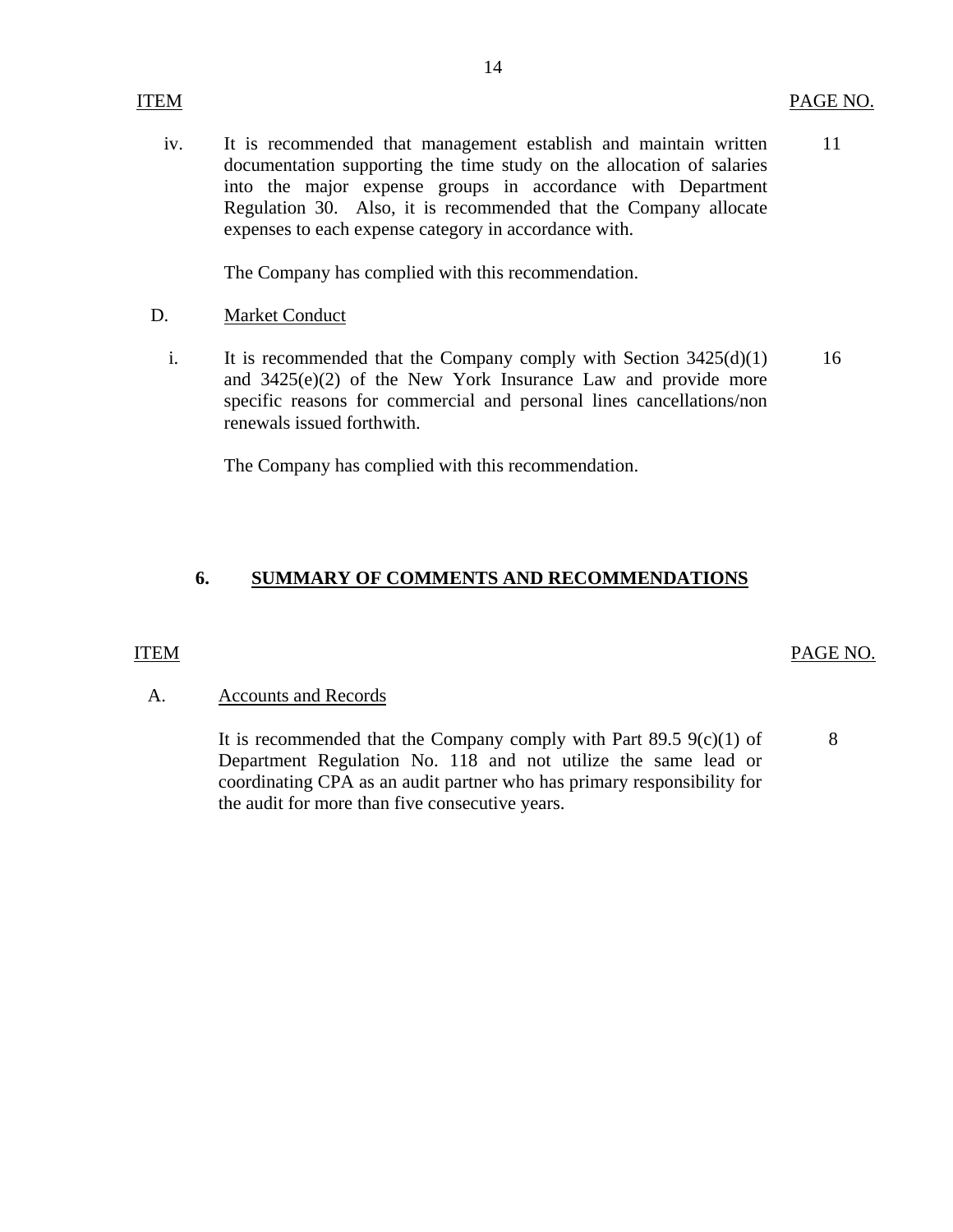Respectfully submitted,

 $\overline{\mathcal{S}}$ /

 Robert Vargas Senior Insurance Examiner

STATE OF NEW YORK ) )ss: COUNTY OF NEW YORK )

ROBERT VARGAS, being duly sworn, deposes and says that the foregoing report, submitted < is true to the best of his knowledge and belief.

 $\overline{a}$  $\sqrt{S}$ 

Robert Vargas

Subscribed and sworn to before me

this day of  $\qquad \qquad$  , 2011.